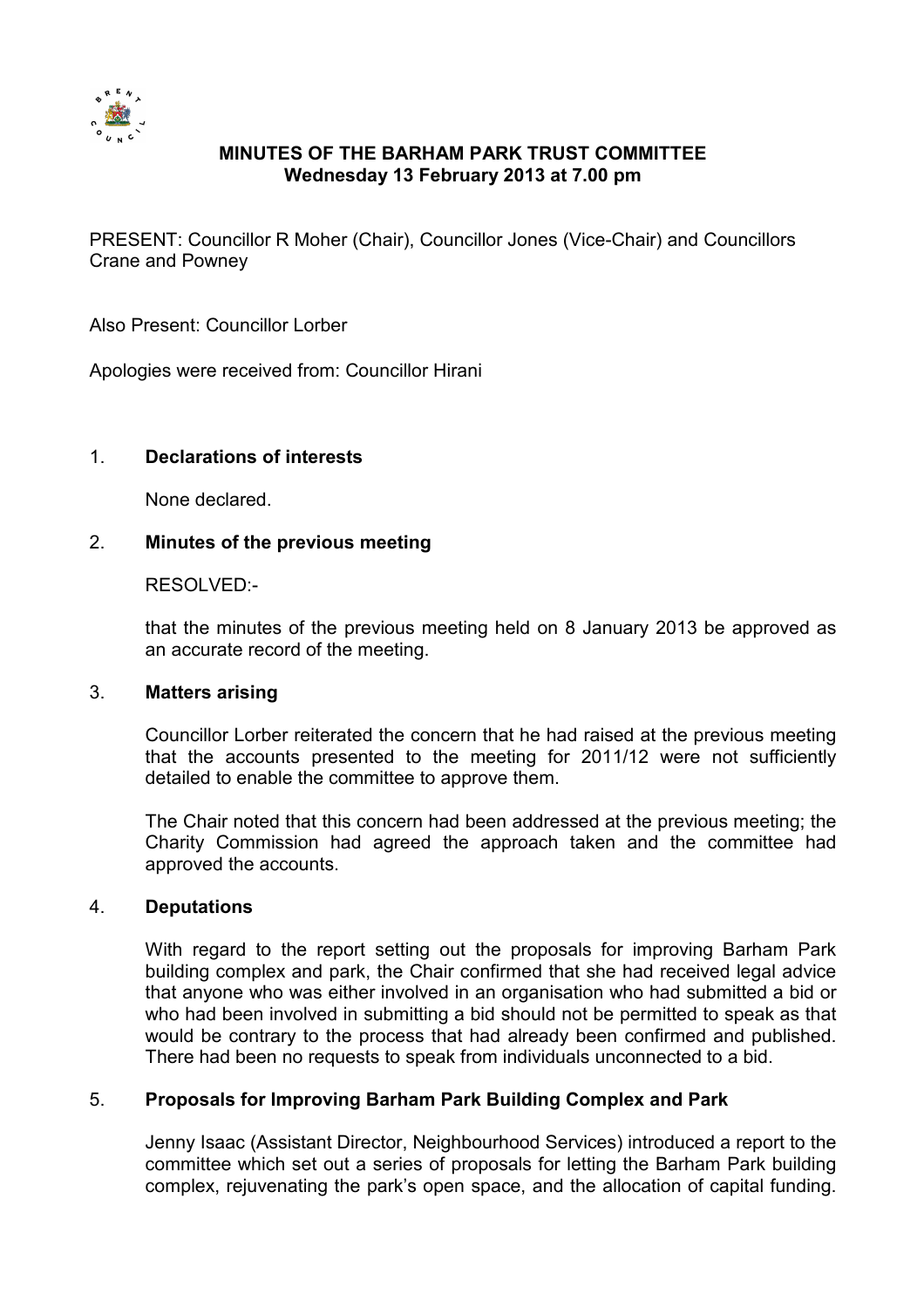It was highlighted that a supplementary paper had also been circulated setting out a schedule of amendments to the main report. The committee noted these amendments to the main report as detailed in the supplementary paper provided.

Richard Barrett (Assistant Director Property and Assets) advised the committee that the Barham Park building complex comprised several units, which, with the exception of three of these units, had been divided into 7 lots and marketed between August and September 2012. Bids were able to be submitted in respect of any number or combination of the 7 lots advertised. The assessment criteria had been supplied to all bidders as part of the property particulars and had focussed on four key aspects; financial positioning; proposed use; the bidder's ability to deliver the proposed project, and; the bidder's financial offer (rent). The results of the scoring process were set out at paragraph 3.7 of the supplementary paper. With reference to this, Richard Barrett highlighted that there was an error on the table shown, noting that Friends of Barham Library should have been marked against lot 3 and not lot 4. The meeting was assured that this error had been made during the preparation of the papers for the committee and not during the assessment process. The recommended preferred bidder was the Association for Cultural Advancement through Visual Art (ACAVA) which had bid for lots 1, 3, 4, 5 and 6. The bid had received the second highest score of the bids assessed and their plans for the complex met the charitable objectives of the Trust. The highest scoring bid had been received from Nikita Patel and was for lot 2 only. It was not recommended that this bid be pursued as the rental income would be less that that generated through ad-hoc lettings.

Turning to the three units that had not been subject to the marketing process which comprised the Children's centre, the Sports and Parks Service Depot, and the Snooker and Billiard rooms, Richard Barrett advised that it was proposed that the Trust make an overriding lease for these units to the Council. It was also proposed that Lot 7 (the Card Room) be included in this lease in the short term. This arrangement would enable the regularisation of the existing arrangements and would ensure that either the trust would receive a guaranteed income from these units, or that the value of the rent would be offset against the council's contribution to the management of the Park. As the Depot was used exclusively for Barham Park, it was considered that there should be no rental charge made for that unit.

The committee's attention was drawn to the proposals regarding the capital investment required to improve the condition of the Barham Park Building complex and to implement the core first phase projects which formed the first steps towards realising the 20 year vision for the park. Richard Barrett advised that following assessments of the condition of the building complex, a schedule of required works had been developed and costed at £227,050. These works, if conducted, would bring the buildings into acceptable condition and enable them to be let. Jenny Isaac advised that the 20 year Vision for the Park had been developed following extensive engagement of the local community and other stakeholders and aimed to bring local people together and provide a resource which would help to enhance the lives of local people. Seven core areas of landscape improvements underpinned the vision. These improvements included enhancements to paths; the creation of a range of different habitats such as meadows and wetlands; restoration of the walled, formal gardens; the possibility of creating and developing play areas; and over the longer term, the potential for a café in the park. The total cost of proposed landscape improvements for the core first phase projects was estimated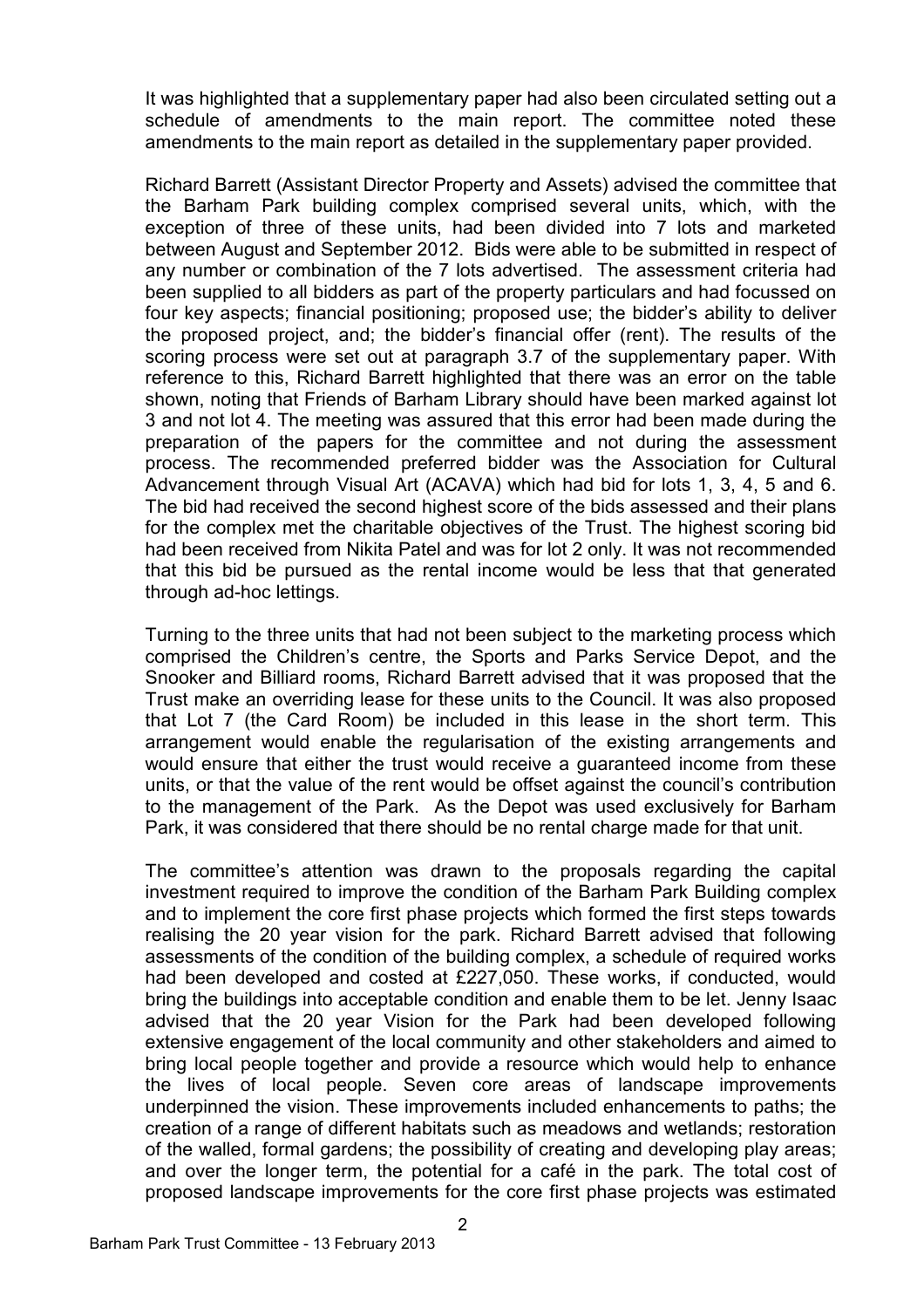at £394,000 and in time, this would reduce the costs of grounds maintenance in the park

Mick Bowden (Deputy Director of Finance) outlined the financial implications of the proposed property lettings and noted that combined with the existing income from use of the park by the fun fair and ice cream concessions, which amounted to approximately £9,000, the projected income for the Trust was £96,000 per annum.

Responding to queries put by the committee, officers confirmed that all bidders had been provided with full information regarding the scoring process and assessment criteria. Jenny Isaac advised that the proposed capital investment did exhaust the funds obtained through the sale of two properties by the Trust. Noting this, the committee asked that a report be brought to a future meeting outlining anticipated sources of funding for subsequent development of the park in line with the 20 year vision that had been set out.

During the course of the meeting Councillor Lorber attempted to make interventions but following the legal advice received the Chair did not permit the interventions to be part of the committee meeting.

## RESOLVED:

(i) that the Association for Cultural Advancement through Visual Art (ACAVA) be appointed as the preferred bidder for lots 1, 3, 4, 5 and 6.

(ii) that the Assistant Director Property and Asset Management in consultation with the Assistant Director Neighbourhood Services be delegated authority to enter into appropriate lease arrangements with the preferred bidder.

(iii) that a tenancy or tenancies be granted to Brent Council of the land shown edged red on Appendix 2 to the report at market rent on terms to be agreed for use in accordance with the charitable purpose of the trust for a period or periods of up to 25 years. The intention is that this space will then be utilised by the Council for the Children's Centre and a sub-let to the Barham Park Veterans Club or such other future use as appropriate.

(iv) that the finalisation of the terms of the tenancy or tenancies to be granted to the council be delegated to the Assistant Director of Property and Asset Management, in consultation with the Assistant Director for Neighbourhood Services, to act in the best interests of the Trust.

(v) that a licence be granted to Brent Council to provide grounds maintenance from the depot at nil cost provided the service is for the sole benefit of Barham Park.

(vi) that the lounge area (Lot 2) continues to be used for ad-hoc lettings in accordance with the recreational purposes of the Trust.

(vii) that the letting rates for the ad-hoc lettings as set out in paragraph 3.27 of the report be approved.

(viii) that officers enter into a Service Level Agreement between the Barham Park